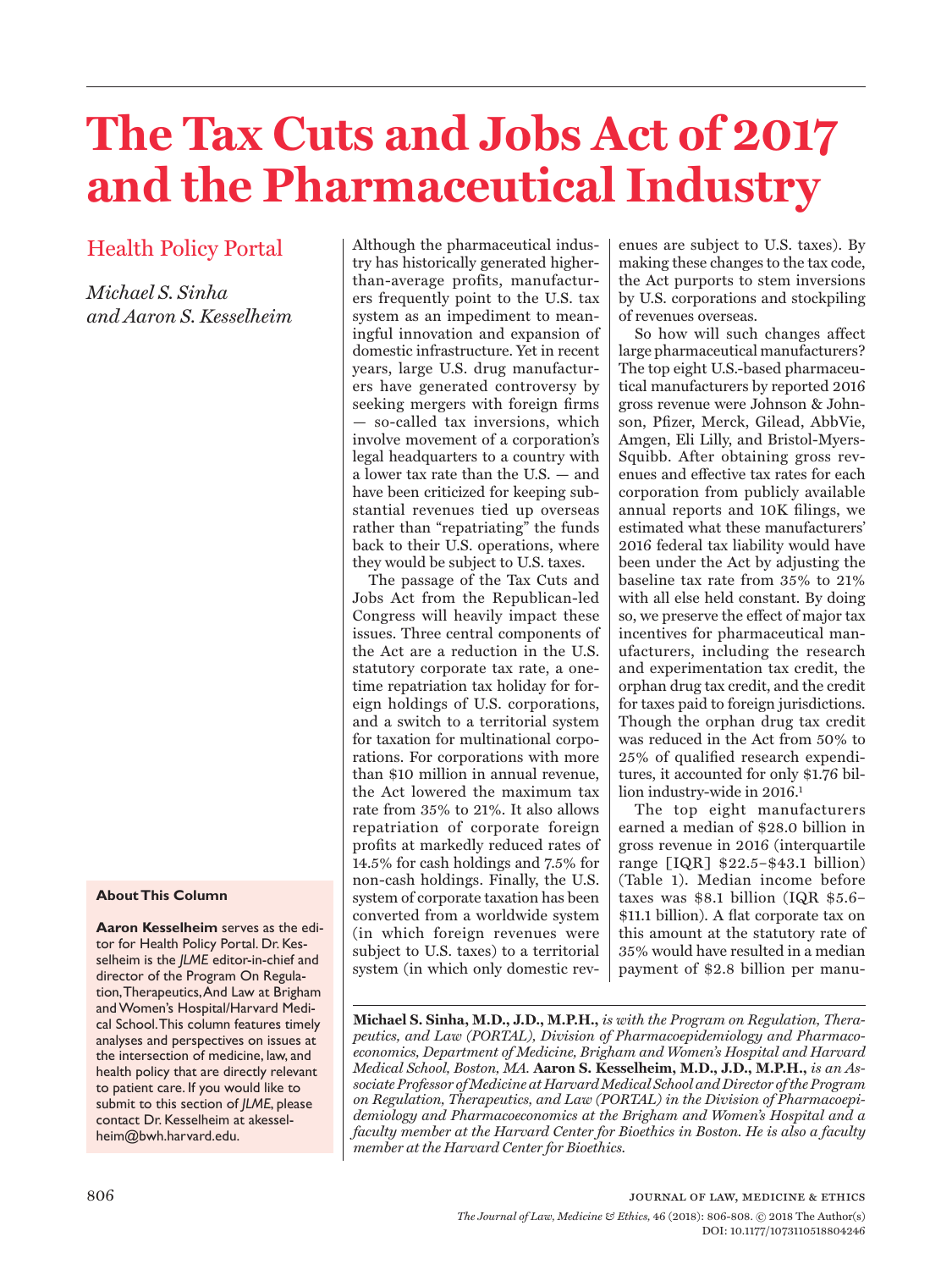|                                                        | Johnson<br>$\mathbf{g}$<br>Johnson | <b>Pfizer</b>     | <b>Merck</b>   | <b>Gilead</b><br><b>Sciences</b> | <b>AbbVie</b>    | <b>Amgen</b>     | <b>Eli Lilly</b> | <b>Bristol-</b><br><b>Myers</b><br><b>Squibb</b> | <b>Median</b>    |
|--------------------------------------------------------|------------------------------------|-------------------|----------------|----------------------------------|------------------|------------------|------------------|--------------------------------------------------|------------------|
| <b>Total Revenue in 2016</b>                           | 71.890                             | 52.824            | 39,807         | 30.390                           | 25.638           | 22.991           | 21,222           | 19,427                                           | 28,014           |
| <b>Income Before Taxes</b><br>in 2016                  | 19.803                             | 8,351             | 4,659          | 17.097                           | 7.884            | 9,163            | 3.374            | 5,915                                            | 8.118            |
| 2016 Tax Obligation at<br><b>Statutory Rate of 35%</b> | 6.931                              | 2.923             | 1.631          | 5.984                            | 2.759            | 3.207            | 1.181            | 2.070                                            | 2,841            |
| 2016 Actual Tax Paid<br>(ETR)                          | 3.263<br>(16.5%)                   | 1.123<br>$13.4\%$ | 718<br>(15.4%) | 3.609<br>(21.1%)                 | 1.931<br>(24.5%) | 1.441<br>(15.7%) | 636<br>(18.9%)   | 1.408<br>(23.8%)                                 | 1,425<br>(17.7%) |
| <b>Estimated Taxes Owed</b><br>Under TCJA (ETR)        | 1.958<br>$(9.9\%)$                 | 674<br>(8.1%)     | 431<br>(9.3%)  | 2.165<br>(12.7%)                 | 1.159<br>(14.7%) | 865<br>$(9.4\%)$ | 382<br>(11.3%)   | 845<br>(14.3%)                                   | 855<br>(10.6%)   |

Table 1 **Gross Revenues with Estimated and Reported Tax Burdens of Large Pharmaceutical Manufacturers**

*\*All values in \$ millions*

facturer (IQR \$2.0–\$3.9 billion). By comparison, the median reported effective tax rate in 2016 was 17.7% (IQR 15.6–21.8%), resulting in a median of \$1.4 billion in taxes (IQR \$1.0–\$2.3 billion). Starting with a new statutory tax rate of 21% under the Act, the median effective tax rate for 2016 drops to 10.6% (IQR 9.4– 13.1%) based on 2016 tax deductions per company — an estimated median tax obligation of \$855 million (IQR \$0.6–\$1.4 billion). Our model therefore arrived at a median tax savings of \$570 million per company. Of note, the effective tax rate includes only taxes on domestic revenue; manufacturers obtained deductions on their U.S. tax bill due to taxes paid to foreign governments.2 A 2017 report found that these eight manufacturers held approximately 90% of all 2016 and 2017 cash holdings abroad.3

Next, we examined the economic impact of repatriating overseas revenues using two data sources for overseas holdings. According to those reports, the manufacturers in our cohort held a median of \$22.2 to \$37.1 billion in assets abroad in 2016.4 If all overseas holdings were in cash and were repatriated, the one-time repatriation under the Act would generate a median of \$3.2 to 5.4 billion per manufacturer (Table 2). This estimate represents a ceiling, because foreign non-cash holdings are repatriated at a lower rate and may include certain assets — such as

real estate or manufacturing equipment — that are not amenable to repatriation.

Proponents of repatriation tax holidays assert that foreign earnings of U.S. corporations could be brought back for research and development, domestic jobs, and infrastructure. five corporations held a median of \$19.6 billion overseas and repatriated a median of 69% of those funds.5 At a nearly three-fold higher repatriation rate under the Act, major pharmaceutical manufacturers are likely to repatriate a smaller percentage of overseas revenues than they did in

The top eight U.S.-based pharmaceutical manufacturers by reported 2016 gross revenue were Johnson & Johnson, Pfizer, Merck, Gilead, AbbVie, Amgen, Eli Lilly, and Bristol-Myers-Squibb. After obtaining gross revenues and effective tax rates for each corporation from publicly available annual reports and 10K filings, we estimated what these manufacturers' 2016 federal tax liability would have been under the Act by adjusting the baseline tax rate from 35% to 21% with all else held constant.

The last repatriation tax holiday, created under the American Jobs Creation Act of 2004, set a rate of 5.25%. A 2011 Senate subcommittee report of the 2004 repatriation found that five pharmaceutical manufacturers in our sample were among the top ten repatriating entities — Pfizer, Merck, Johnson & Johnson, Bristol-Myers Squibb, and Eli Lilly. In 2004, these 2004.

Several other themes emerged among major corporations repatriating funds in 2004: lost U.S.-based jobs and decreased research and development expenditures coupled with increased executive compensation, stock buybacks, and shareholder distributions.<sup>6</sup> This occurred in spite of federal regulations at the